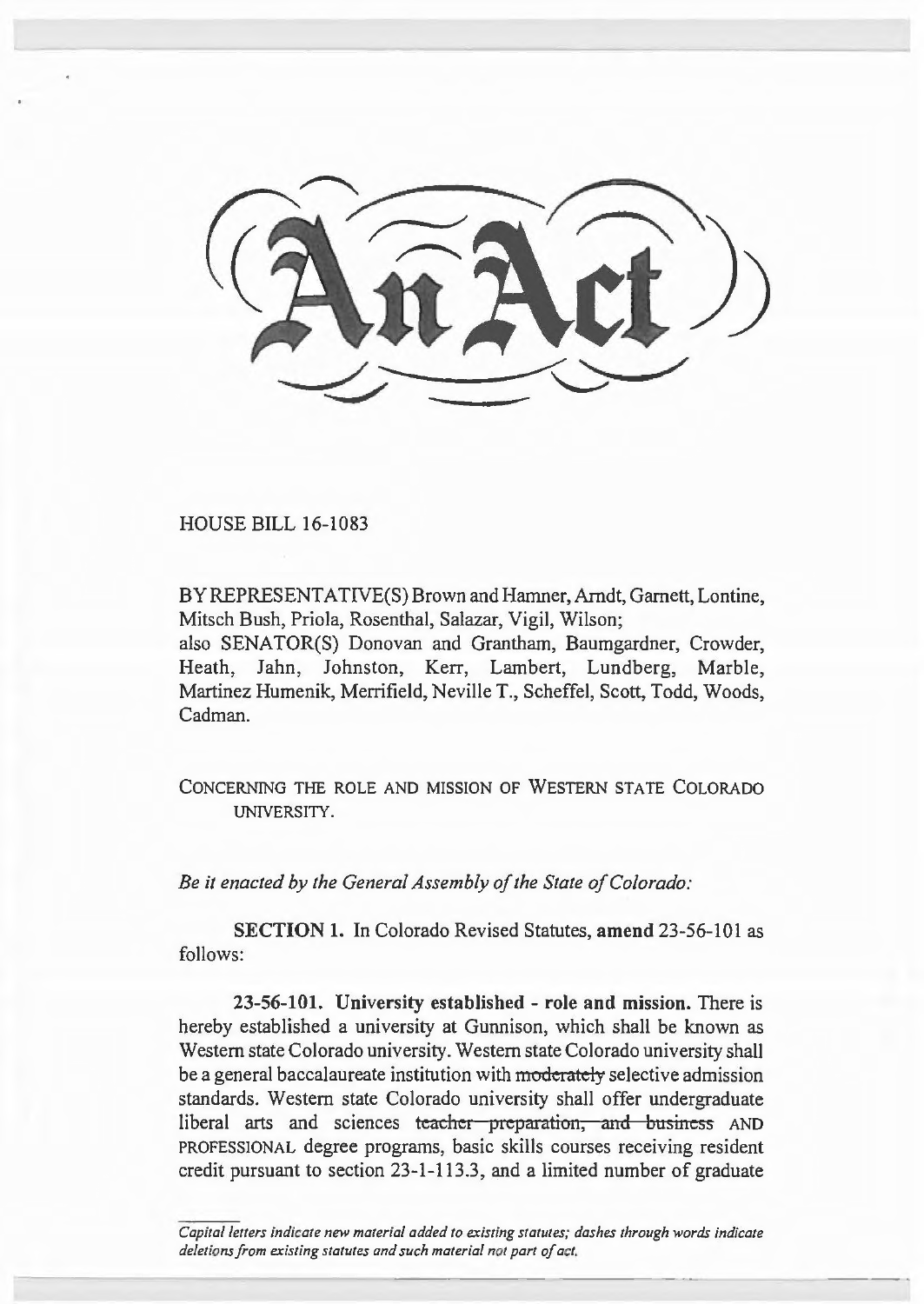programs. Western state Colorado university shall also serve as a regional education provider.

SECTION 2. Act subject to petition - effective date. This act takes effect at 12:01 a.m. on the day following the expiration of the ninety-day period after final adjournment of the general assembly (August 10, 2016, if adjournment sine die is on May 11, 2016); except that, if a referendum petition is filed pursuant to section 1 (3) of article V of the state constitution against this act or an item, section, or part of this act within such period, then the act, item, section, or part will not take effect unless

## PAGE 2-HOUSE BILL 16-1083